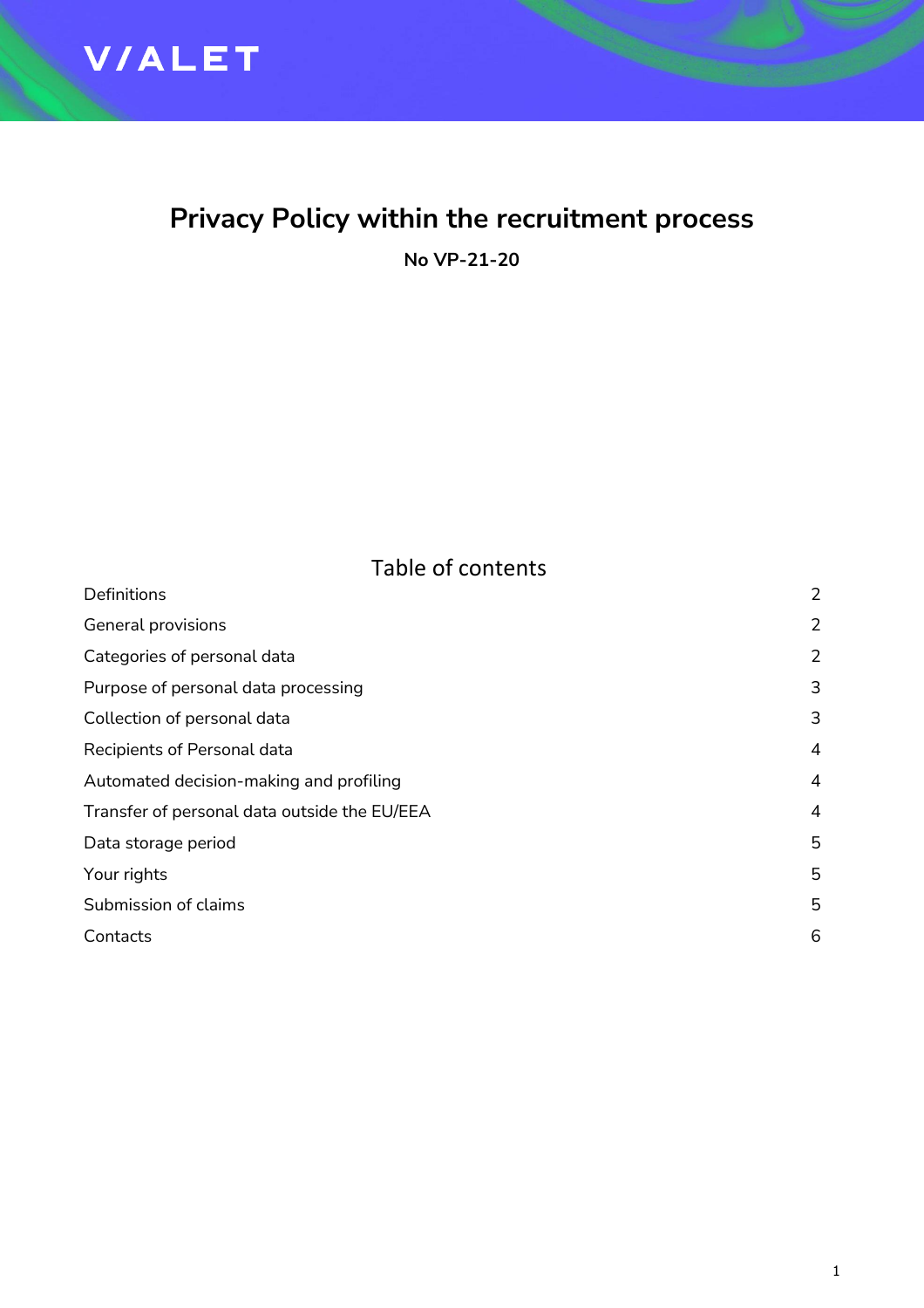# **Definitions**

Processing – any activity that involves use of your Personal data (including data collection, registration, storage, view, use, disclosure by sending, disseminating or otherwise making available, alignment, erasure or destruction, etc.).

Personal data - any information that relates to you, for instance, your name, surname, address, phone number, e-mail, information included in CV.

Consent – any confirmation you provide freely and knowingly regarding your Personal data Processing for specific purpose/purposes.

Regulation – Regulation of the European Parliament and of the Council (EU) 2016/679 on the Protection of Individuals with Regard to the Processing of Personal Data and on the Free Movement of Such Data (GDPR).

Company or We – VIA Payments UAB, reg. No. 304531663, legal address: Konstitucijos pr.7, Vilnius, Lithuania, e-mail: [info@vialet.eu;](mailto:info@vialet.eu) D ata P rotection Officer dataprotection@vialet.eu .

You – job candidate or a trainee whose Personal Data are processed by us. Supervisory authority – State Data Protection Inspectorate of the Republic of Lithuania.

## General provisions

These provisions describe how the Company carries out the Personal data Processing within the staff recruitment process. We ask you to provide Personal data in order to assess your suitability for the offered position. Non-provision of personal data may limit or prevent the Company from cooperating with you, for instance, the Company will not be able to fully assess your suitability for the vacant position, which could deny the opportunity for you to establish an employment relationship with the Company.

We process your Personal data only for the stated purposes and to the extent necessary in accordance with the requirements of legislation. We do not ask to provide more Personal data than we need. We also guarantee non-disclosure and security of Personal data.

# Categories of personal data

For the purposes stated herein and to the extent necessary, we process the following categories of your Personal data:

| <b>Categories of</b><br>personal data | Types and description of personal data                                    |  |
|---------------------------------------|---------------------------------------------------------------------------|--|
| Your<br>identification<br>data        | Name, surname, personal identity number, date of birth, personal<br>photo |  |
| Your private contact<br>details       | Residential address, phone number, e-mail                                 |  |
| Information related to                | CV, application letter and other documents required by the legislation    |  |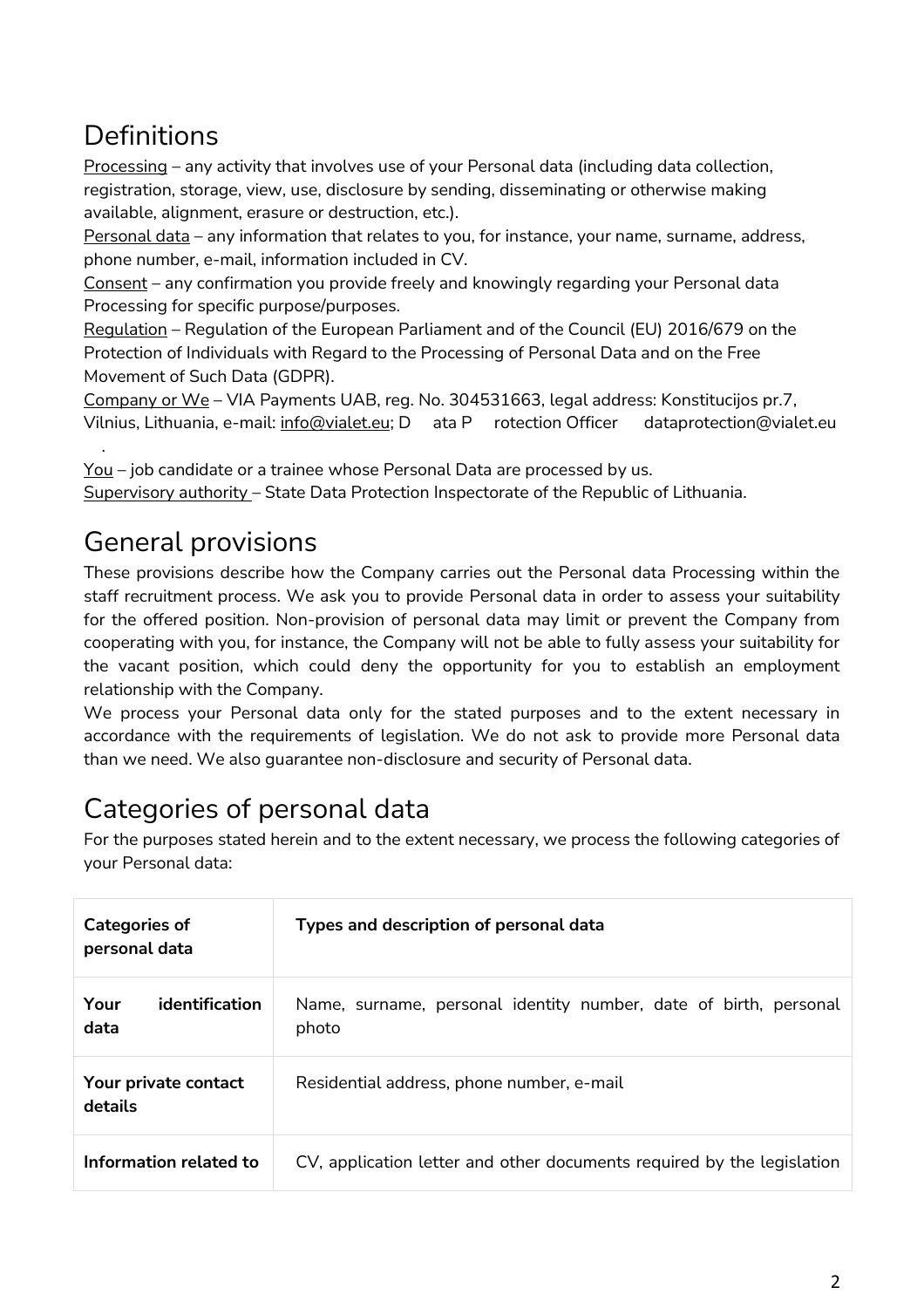| the assessment of you<br>as a candidate                               | for particular positions' categories; our written notes during the job<br>interview, audio or video recordings made during the job interview;<br>references from your previous employer(s); verified information about<br>you in publicly available registers (validity of personal identification<br>document, information on employment, in some cases $-$ debt history,<br>certificate confirming the absence of any criminal record, etc.);<br>notification of the results of the recruitment process, etc. |
|-----------------------------------------------------------------------|-----------------------------------------------------------------------------------------------------------------------------------------------------------------------------------------------------------------------------------------------------------------------------------------------------------------------------------------------------------------------------------------------------------------------------------------------------------------------------------------------------------------|
| Information related to<br>your professional<br>activity and education | Information<br>included in CV: work experience (employers),<br>profession(s), position(s), type(s) of occupation, length of service;<br>education, language skills, driving experience, additional education<br>(training, courses, seminars, certificates obtained, etc.) and other skills;<br>membership of professional and other associations and bodies.                                                                                                                                                   |
| <b>Special categories of</b><br>personal data                         | The legislation specifies Personal data of specific categories which we<br>will process if the Processing of such data for the purpose is permitted<br>by legislation. Personal data of special category are, for instance, data<br>related to health, membership in trade unions, data relating to criminal<br>records.                                                                                                                                                                                        |

#### Purpose of Personal data processing

Before we begin to process your Personal data, we always assess data processing purposes. The processing of your Personal data is legitimate if we perform it according to at least one of the following grounds:

- **fulfilment of the statutory obligations of the Company**, or
- **on the basis of your provided consent**, or
- **to pursue the legitimate interests of the Company, you or a third party**, after assessing whether these interests in processing your Personal data are proportionate to your right to privacy or,
- **to protect vital interests of you or a third party**, or
- **to carry out tasks in the interests of the Company or to exercise official powers legally conferred to the Company.**

The main purpose of your data processing is to assess the suitability of your application for the employment at the Company.

We will carefully store your data in accordance with the processing purpose for no more than six months after the end of the announced competition for a vacant position. We will then destroy your data in accordance with the Company's internal procedures.

#### Collection of personal data

#### **We obtain your Personal data:**

- when you provide it to us:
	- when referring to the vacant position advertisement (e.g. information from CV, application letter and other documents requested by the Company and submitted to it);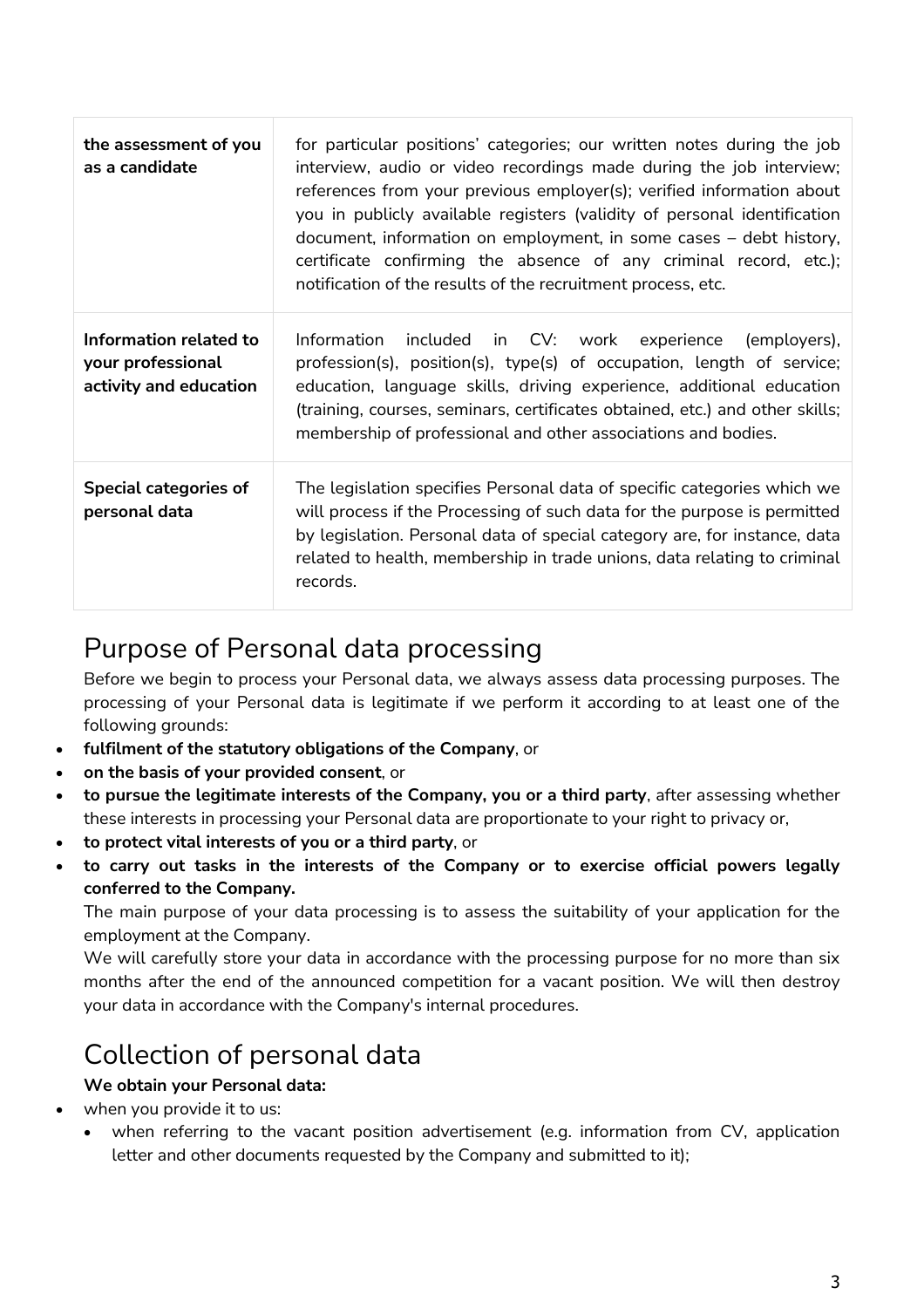- when you contact the Company or the specialists of the involved cooperation partners within the staff recruitment process, also during the job interview by phone, coming to us in person, by e-mail or post.
- when job vacancy portals provide access to your Personal data;
- when provided to us by third parties:
	- recommending you as a candidate for a vacancy;
	- our cooperation partners who process your Personal data on our behalf;
	- based on the Company's request, maintainers of public databases and registers specified in legal enactments.

### Recipients of Personal data

We transfer your Personal data to:

- **the Company's undertakings**, for instance, on the basis of concluded agreements within the framework of mutual cooperation;
- **our cooperation partners (processors, controllers, co-controllers)** involved in processing of your Personal data, which we have carefully assessed before beginning the cooperation. For instance, cooperation partners providing support in staff recruitment process;
- **maintainers of databases established according to the procedures specified by legal enactments**;
- **in cases specified by legal enactments**, e.g., to courts, supervisory authorities and other institutions on the basis of a written requests or obligations to the Company specified in legislation, and to other persons specified in legislation;
- **audit firms, legal service providers.**
- Within the framework of your Personal data processing, only our authorized employees and employees of our cooperation partners can access your Personal data, which is necessary for the performance of their duties and for the purposes and reasons specified herein, in compliance with the technical and organizational requirements for the processing of Personal data set out in the legislation on the protection of personal data, as well as in the internal regulations of the Company.

#### Automated decision-making and profiling

When processing your Personal data for the purposes set out herein, we do not make automated decisions and do not use profiling.

### Transfer of personal data outside the EU/EEA

We ensure storage of your Personal data within the territory of the European Union and the European Economic Area.

Taking into consideration global nature of entrepreneurial activities and technological solutions, in order to ensure your Personal data processing for the purposes stated herein, your Personal data may be transferred for Processing purposes to the Personal data recipient located outside the territory of the European Union and the European Economic Area, for instance, if the provision of services is ensured by a cooperation partner (processor, individual controller, joint controller). Any such international transfer of Personal data is carried out in compliance with the requirements of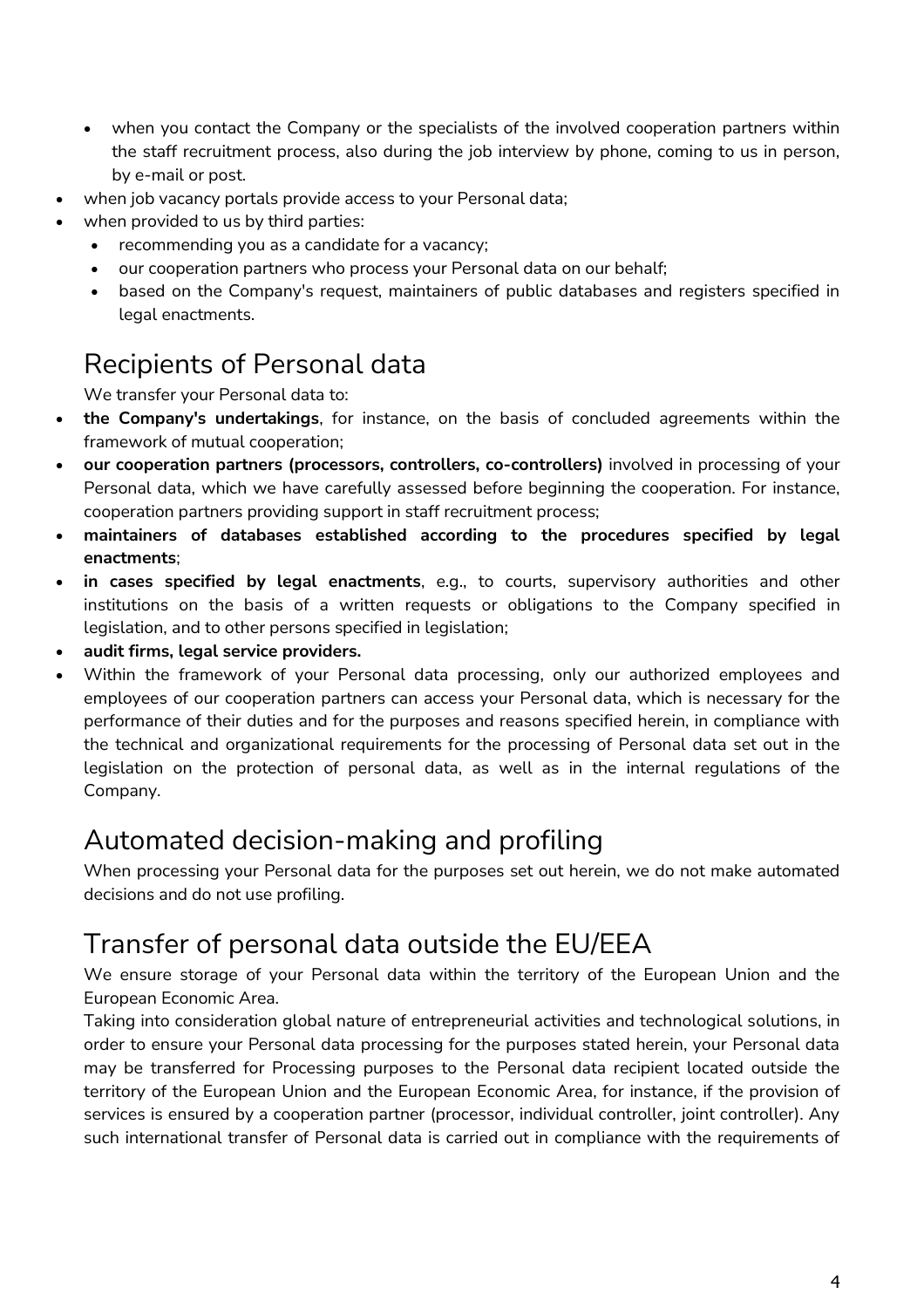the Regulation, and in these cases, we comply with the Personal data Processing procedures laid down by law and ensure protection level, equivalent to that laid down in the Regulation.

## Data storage period

The period of your Personal data storage, not ensuring their deletion, depends on the purposes of your Personal data processing and storage period assessment criteria.

Determining your Personal data storage period, we assess the necessity for storage of your Personal Data:

- within the periods for keeping various documents specified by law;
- to pursue the legitimate interests of the Company, you and third parties, for instance, after the end of the staff recruitment process, the documents submitted by you as a rejected candidate, are stored for 6 months, taking into consideration possible claims against the Company in accordance with labour law;
- if the processing of your Personal data is carried out based on the Consent, the Company will keep this document and related information for 5 years from the moment the Consent was withdrawn to provide proof of lawful processing of Personal data in the previous period.

Assessing Personal data storage periods, we take into account the legal requirements for determining storage periods for various documents. If during the assessment we find different grounds for determining your Personal data storage period, for example, there is a difference between the storage period specified in a legislation and the period specified for the protection of our interests, it will be a sufficient ground to store your Personal data for a longer period than both above-mentioned periods.

If at least one of the specified criteria occurs, we will ensure the deletion or anonymisation of your Personal data.

# Your rights

Within the framework of compliance with the requirements of privacy and personal data protection legislation, the Company grants you the right, by submitting a written request to the Company:

- **access your Personal data;**
- **correct your Personal data;**
- **delete your Personal data;**
- **restrict Processing of your Personal data;**
- **transfer your Personal data;**
- **object to Processing of your Personal data;**
- **withdraw your Consent to your Personal data Processing** for the relevant purpose for which it was given at any time. However, you should take into account that such withdrawal of consent will not affect the lawfulness of your Personal data protection before the withdrawal of consent.

### Submission of claims

The Company confirms that it ensures your Personal data processing in accordance with the requirements of the Regulation, other European Union and national legislation and this Privacy policy. However, if you believe that we have violated your right to privacy by processing your